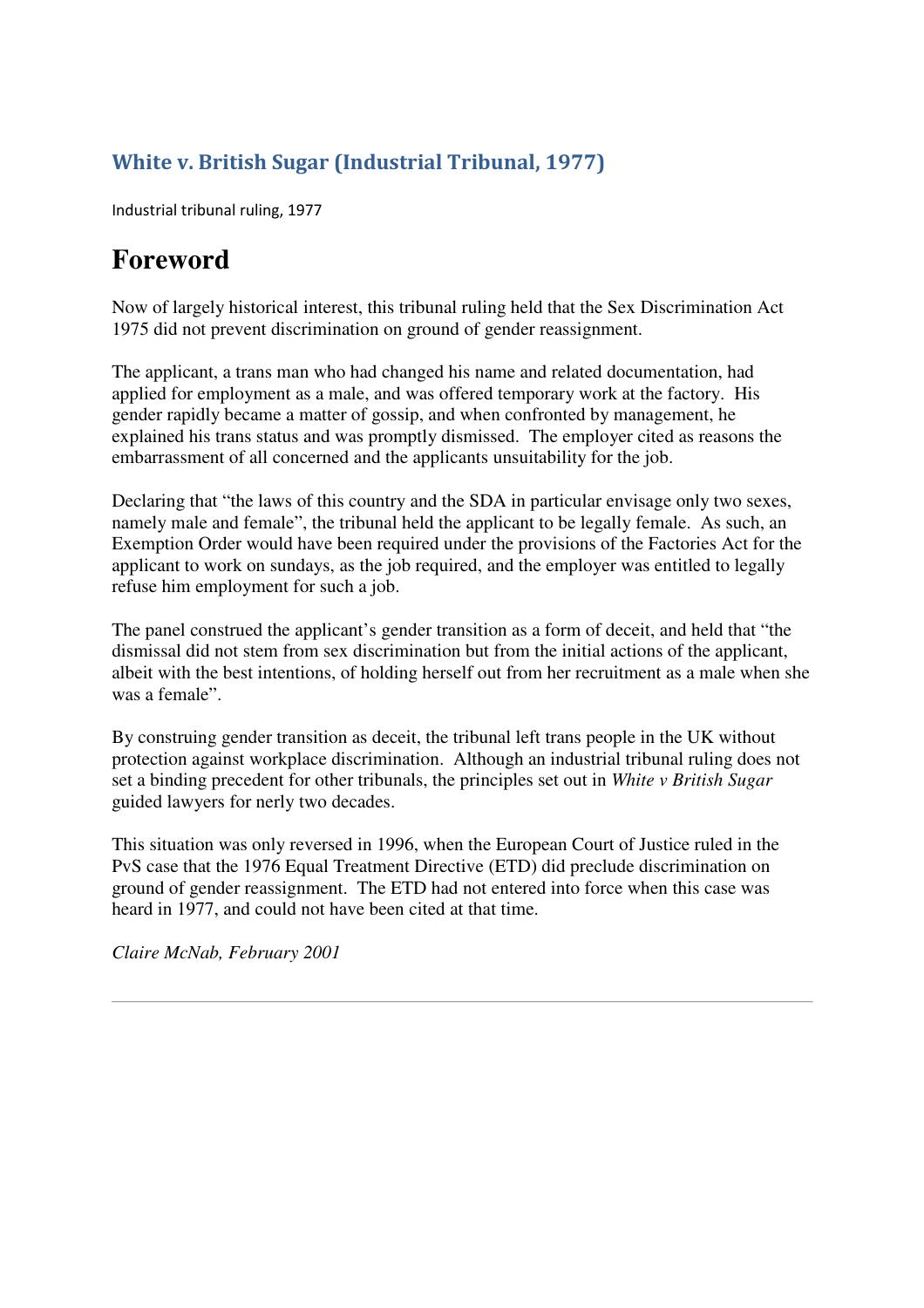## **Tribunal decision**

**Case Number 37485/76**

## **The Industrial Tribunals between**

**Applicant:** EA White **Respondent:** The British Sugar Corporation Ltd

**Appearances: For the Applicant:** In person **For the Respondents:** Mr WEBB, Solicitor

**Decision of the industrial tribunal held at Cambridge** on 1st February 1977

**1.** On 8.11.76 the applicant complained to an Industrial Tribunal of dismissal by the respondents contrary to the provisions of the Sex Discrimination Act 1975, hereinafter referred to as the SDA. On 22 November the respondents entered an Appearance admitting the dismissal and giving the reason therefor as being that the applicant was unsuitable.

**2.** At the hearing the applicant appeared in person and the respondents were represented by Mr Webb (Solicitor).

**3.** As appears hereinafter this was a most unusual case, but happily there was no real conflict between the evidence for the parties which established as follows:

- a. The applicant, now 21 years of age, was registered at birth as a female and christened Deborah Susan. The applicant had not applied to the Registrar of Births for any change in that registration but had changed her name some years ago to Edwynn Anzac White.
- b. From the age of 8 years the applicant had taken up the position that she wished to be treated as a male. She had attended mixed schools until the age of 12 years when she went to convent school remaining there until 15 years of age.
- c. The applicant had the physical attributes and sexual organs of a female. She had a soft voice and did not grow facial hair. She admitted that physically and biologically she was a woman but not in any other respect, eg outlook. She had not sought a sex change operation because she had been advised that the size and shape of her female organs would not permit a successful operation.
- d. The applicant regarded all things and matters feminine as repugnant. She dressed as a man.
- e. With obvious sincerity the applicant stated on more than one occasion during the hearing that she wanted to be treated in all respects as a man and called such.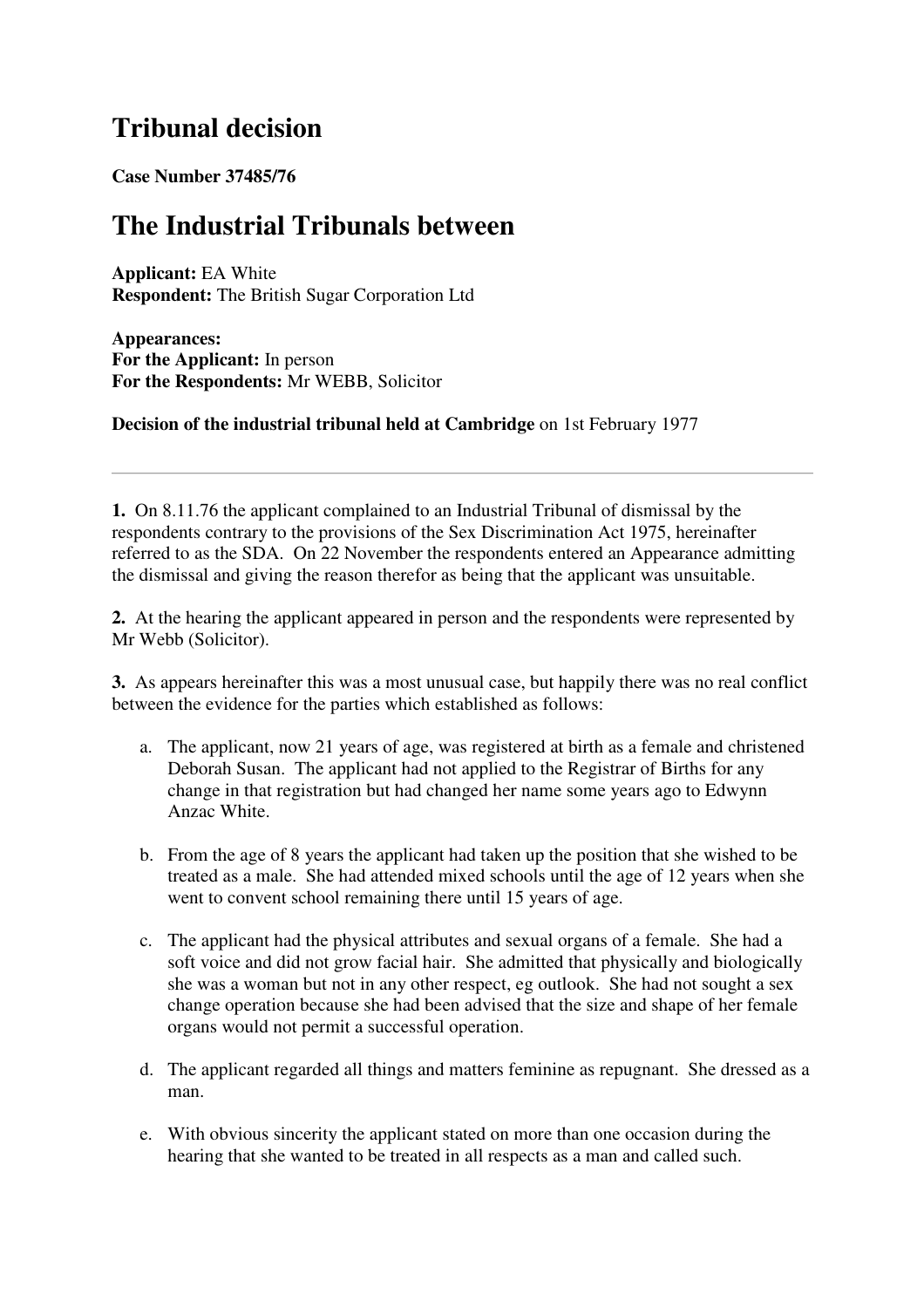- f. At the applicant's instigation her doctor had altered her registration to her male name about 2 years ago, that her unemployment benefit card and registration with Department of Health and Social Security had been altered likewise and communications to her were addressed as 'Mr'. Her driving licence and certificate of motor insurance were in her male name.
- g. In October 1976 the applicant telephoned the respondents' Wissington factory to ascertain if they had any employment to offer and was invited to attend for an interview on 6 October. On that date she was interviewed by Mr Howell (Personnel Officer). She completed an application form in her male name. At the interview the applicant was dressed as a man and gave no indication that she was other than a man or that she had any health or other problems. Mr Howell, believing her to be a man, offered the applicant the job of electrician's mate for a special project at the works involving four to six weeks' work. The job entailed working from 0730 to 1600 hours daily for a continuous period (including Saturdays and Sundays) of 13 days and then having 1 rest day. This work involved no special skills or training being, in the main, fetching, carrying and holding items for an electrician. The applicant was shown the mens' changing and toilet facilities. The applicant accepted the job and was told to report for duty the following morning.
- h. On 7 October the applicant reported for work and was taken by the respondents' foreman (Mr Morley) to the electrician (Mr Jennings) with whom she was to work and introduced to him as Mr White and called 'Ted'. The applicant worked with Mr Jennings throughout that day and the next day and it is convenient to say at this point that neither he nor the respondents had any cause to complain about her work.
- i. On the morning of the following day, ie 8 October, rumours began to circulate in the factory about the sex of the applicant and eventually another employee told Mr Jennings that his brother had gone to school with the applicant and that she was then a girl. Mr Jennings reported the situation to Mr Morley and asked him if the applicant was a girl what was she doing in the mens' toilets? He had seen her there.
- j. Mr Morley informed Mr Howell who had already heard rumours about the situation and that gentleman telephoned the Department of Employment. He was informed that the Department was not sure of the sex of the applicant. Immediately after lunch Mr Howell sent for the applicant, told her of the rumours and said that the Department had told him that she was a woman masquerading as a man and he would like her to leave at the end of the day. The applicant told him that she had changed her name. Mr Howell told the applicant that she was unsuitable for the job and that for her to remain in the respondents' employ would cause embarrassment to all concerned. Although Mr Howell did not ask the applicant specifically if she was a male or female the applicant said that her overall impression was that he thought that she was female. The Tribunal accept this to be the case.
- k. The men's changing room and lockers were separate from their toilet facilities. There was evidence that some men changed down to their underpants in the changing room. The toilets comprised wash basins, urinals, closets and showers and there was evidence that to get to closets one had to walk past the urinals.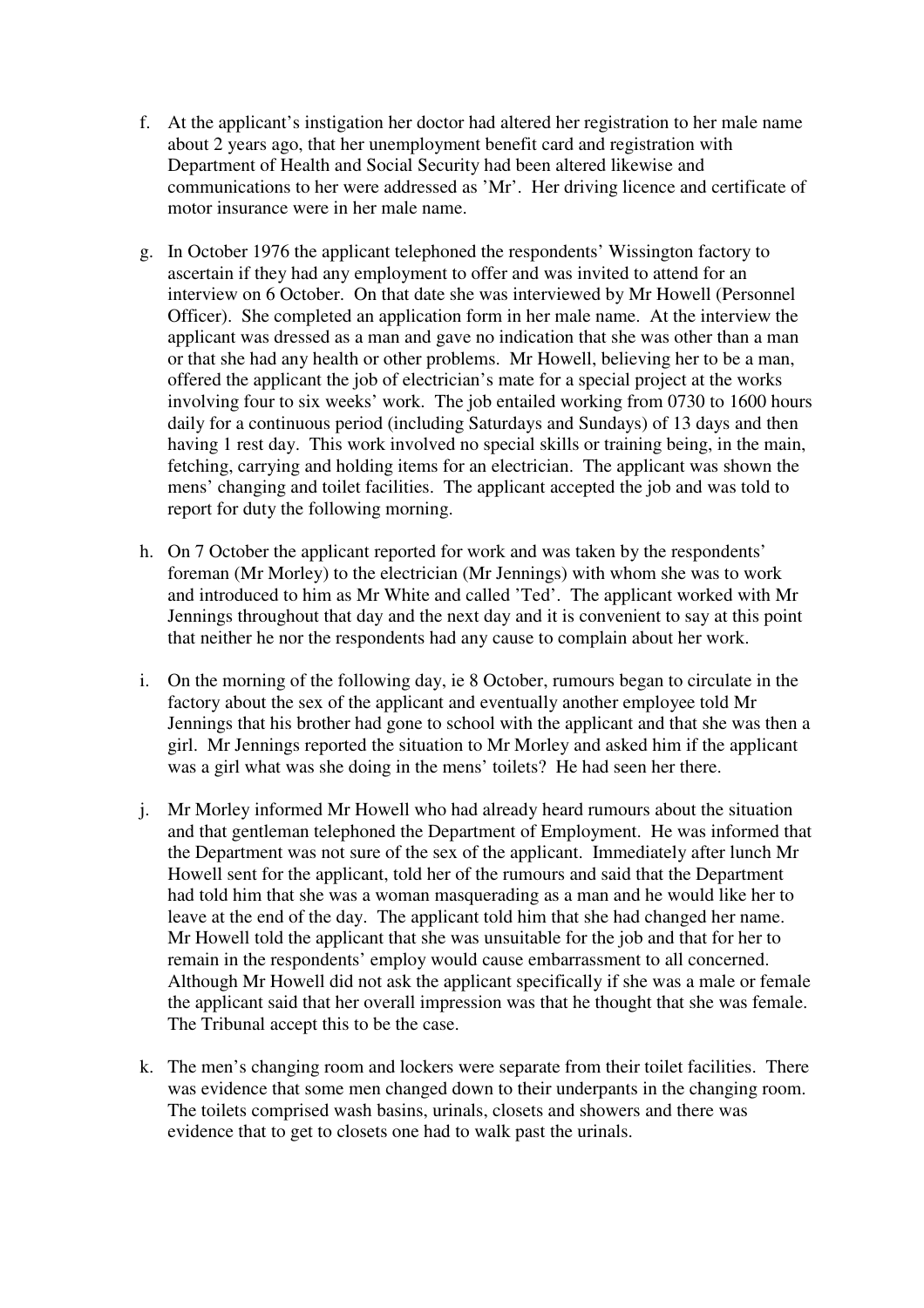- l. Females were employed at the factory and had separate toilet etc facilities. For females to work on Sundays, and some female labour was so employed on shift work during the production season roughly October to December in each year, it was necessary under the Factories Act for the respondents to obtain a special Exemption Order from the Health and Safety Executive. The respondents would have had to obtain such an Order in respect of the applicant if she were a female to cover her continuous working including Sundays and this would have taken time.
- m. Apart from female production workers the respondent employed female labour during the factory close down period (roughly January to September in each year) on maintenance on a day work basis not involving an Exemption Order. Mr Jennings (electrician) gave evidence that in the maintenance periods from 1974, 197S and 1976 he had worked with a female mate. He had no objection to this.
- n. The job for which the applicant had been engaged finished in four weeks. After her dismissal the applicant was replaced by a male electrician's mate.

Mr Howell gave his reasons for dismissing the applicant as being that she had deceived him into believing that she was a man and he did not feel able to take the responsibility of the applicant moving round the factory and using the male toilets and changing facilities when she was a woman. He agreed that it did not occur to him to offer the applicant the use of the female toilets etc. He knew that an Exemption Order was necessary for the employment of a female in the job given to the applicant and this was in his mind at the time of her dismissal.

The applicant did not make a closing address beyond saying that she hoped that the present proceedings would establish her status as a male. Mr Webb's basic arguments were twofold:

*First* that although most of the hearing had proceeded on the basis that the applicant was a woman because the Tribunal had refused to mane a preliminary ruling on the issue of the applicant's sex until it had heard all the evidence, he contended that for the purposes of the SDA the Tribunal should treat the applicant as a man. As that Act was concerned with discrimination between men and women and vice versa the applicant could have no claim under it and the Tribunal had no jurisdiction. Mr Webb accepted that the applicant was born a woman but pointed out that from the age of 8 years she had acted and sought to be treated as a male. The applicant had pushed aside her female physical side and the only fact standing in her way from being a man was that she could not have a successful operation to complete the physical transformation. Everything in the case, including the application, presented the applicant as a man. She dressed as a man. Various Government Departments addressed correspondence to her as a man. Her doctor had acceded to her request to register her in her male name. In common sense the applicant's background militated against a Tribunal treating him as a male.

*Second* if the Tribunal found that the applicant was female then she had been dishonest at her original interview in failing to disclose her state and problems. The respondents did not discriminate against women and indeed had employed female mates for electricians. In this case if the applicant had disclosed initially that she was female the respondents would have been entitled to refuse her employment without being accused of discrimination having regard to the provisions of s.7 and in particular sub-sections (1) (a) and (2) (f) thereof — sex being a genuine occupational qualification. The Factories Act imposed restrictions on the employment of women on Sundays and though no doubt an Exemption Order could have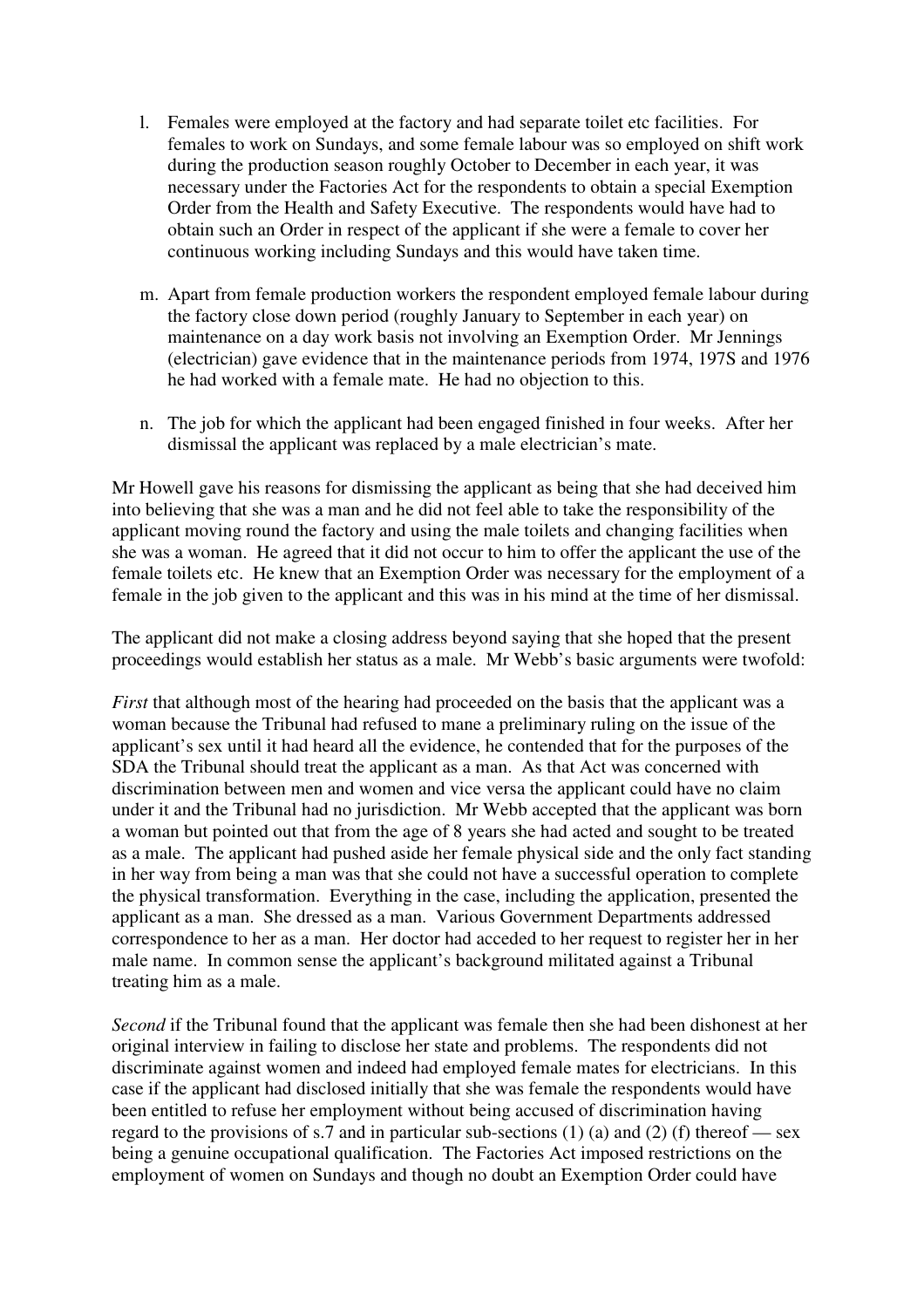been obtained the job being offered to the applicant was of short duration and exemptions could not be obtained speedily. This apart, the respondents had good reason to dismiss the applicant. There was a cloud of mystery round the situation and the respondents could not obtain a clear answer from the Department of Employment as to the applicant's sex. At this point at the dismissal interview the applicant told Mr Howell of her change of name. It was an embarrassing situation with an element of deception. What could Mr Howell do. Problems had arisen after one and a half days' employment. There was the problem of the toilet and changing facilities. The applicant's dismissal arose from her own conduct.

Basically the SDA as its title and preamble envisages is related to discrimination by a person between the sexes, though s.4 thereof refers to discrimination in specified circumstances and between 'persons' by victimisation as defined therein. S.1 refers to discrimination against a woman but s.2(1) states that references to sex discrimination against women in s.1, Parts II (Discrimination in the Employment Field) and Part III (Discrimination in Other Fields) of the SDA are to be read as applying equally to the treatment of men subject to appropriate modifications. In  $s.5(2)$  and  $82(1)$  of the SDA woman is defined as including a female of any age and man to include a male of any age. Person is not defined in the Act.

**7.** While it could not fail to have sympathy with the applicant in her personal and personality predicament the Tribunal is of the opinion that the laws of this country and the SDA in particular envisage only two sexes, namely male and female. The current edition of The Shorter Oxford English Dictionary defines male as of or belonging to the sex which begets offspring or performs the fecundating function. The same dictionary defines female as belonging to the sex which bears offspring. On her own evidence the applicant, whatever her physiological make up may be, does not have male reproductive organs and there was no evidence that she could not bear children. Accordingly despite the heart felt plea of the applicant to be regarded and treated as a man for all purposes and the supporting contentions of Mr Webb for the respondents the Tribunal decided that for the purposes of the SDA the applicant was a woman.

**8.** Having found as above the Tribunal considered the evidence and argument in this case in the light of the provisions of the SDA applicable to discrimination against a woman in the employment field and in particular the following:

S.1(1)(a). A person discriminates against a woman in any circumstances relevant for the purposes of this Act if on the grounds of her sex he treats her less favourably than he treats or would treat a man.

S.6(2)(b). It is unlawful for a person in the case of a woman employed by him at an establishment in Great Britain to discriminate against her by dismissing her or subjecting her to any other detriment.

S.7. As referred to in paragragh 5 hereof.

**9.** Undoubtedly the respondents had dismissed the applicant because of their discovery that she was a female but was that discrimination? In the circumstances did the respondents treat the applicant on the ground of her sex less favourably than they would have treated a man? If the applicant had been a man and had he held himself out to the respondents as a female and been employed as such and used the female toilet facilities and the like and it had then been discovered that he was a man the Tribunal had no hesitation in deciding that in the